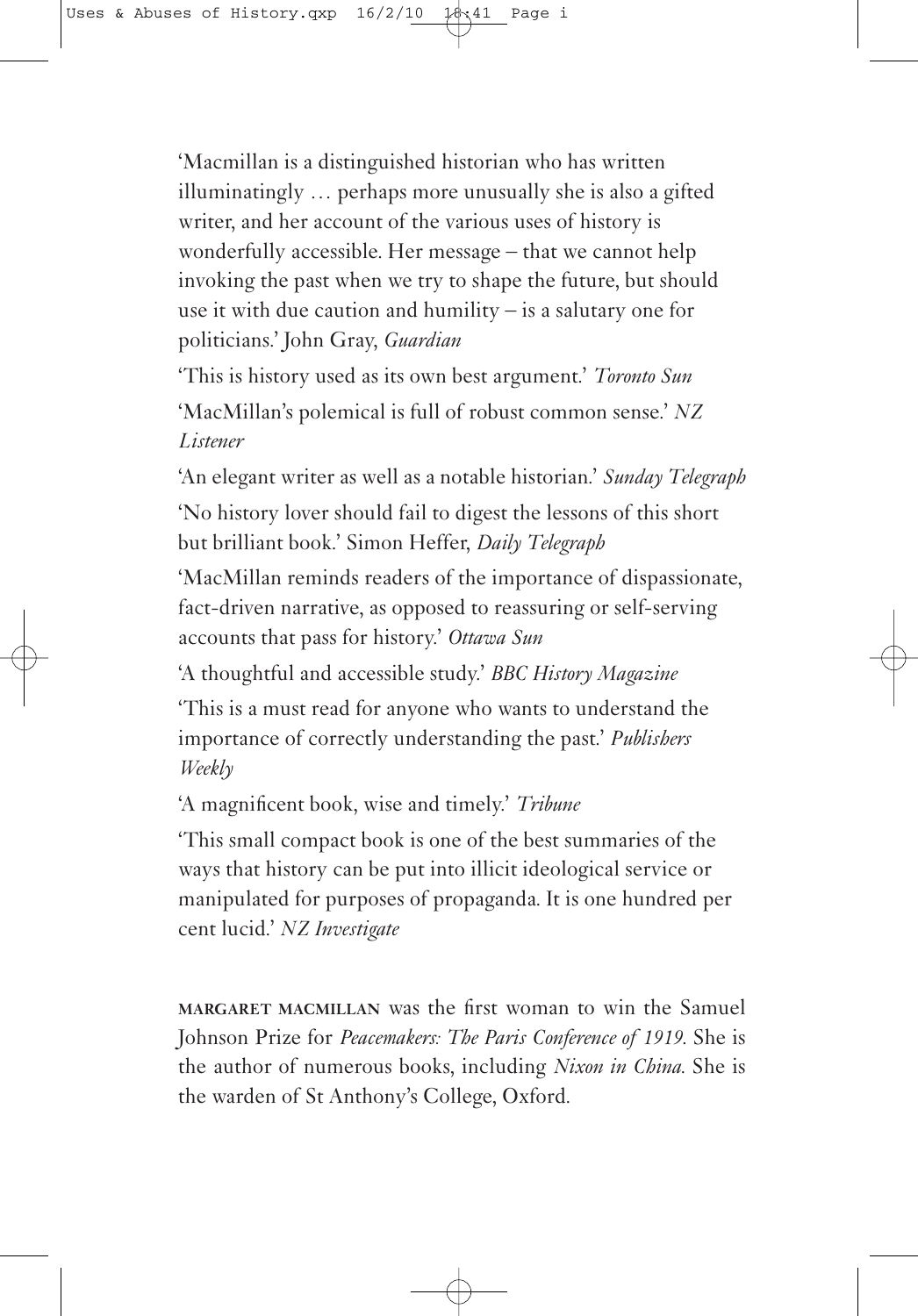#### Also by Margaret MacMillan

*Women of the Raj: the Mothers, Wives, and Daughters of the British Empire in India*

*Peacemakers: The Paris Conference of 1919 and Its Attempt to End War*

*Seize the Hour: When Nixon met Mao*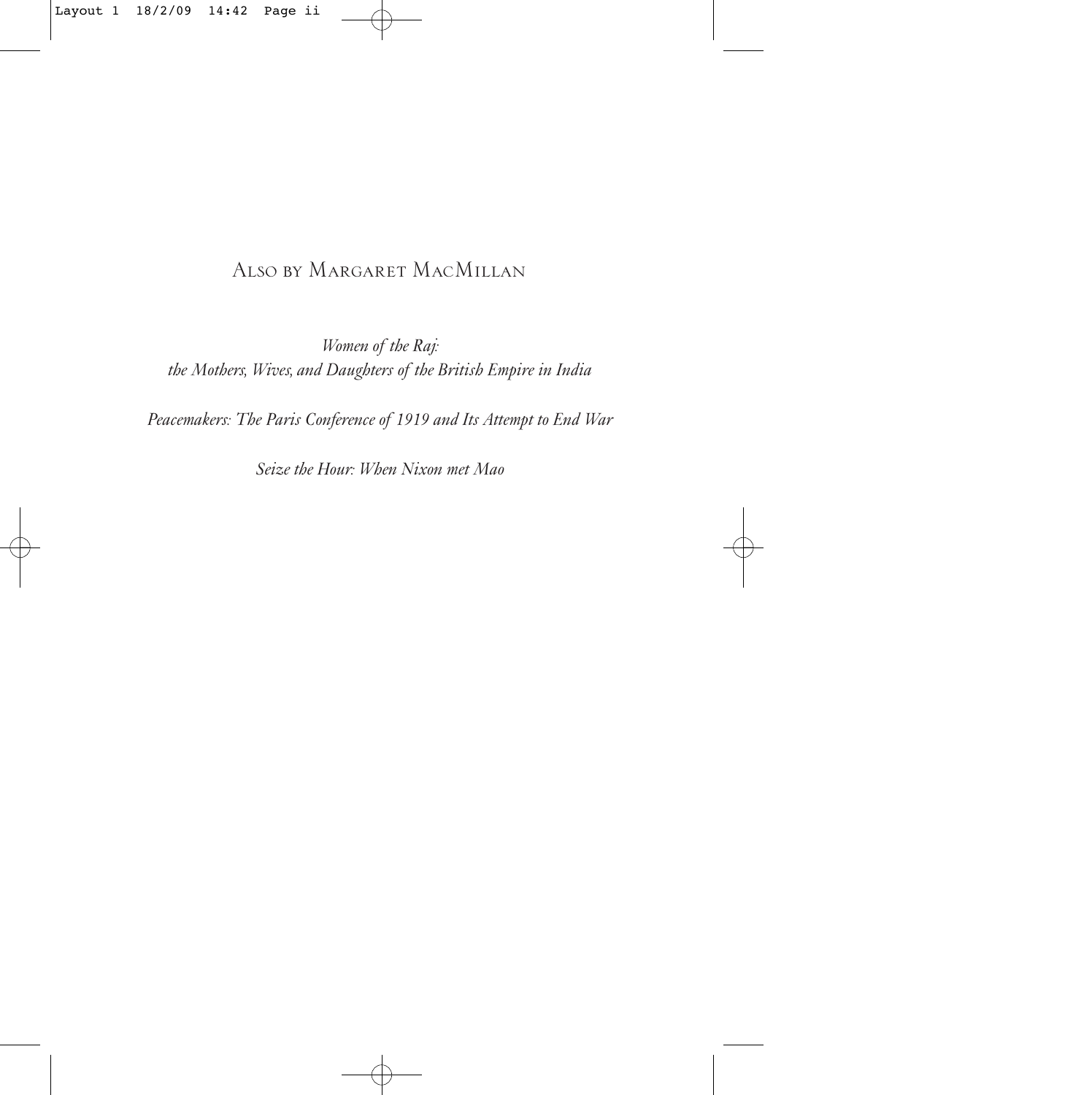## THE USES AND ABUSES OF HISTORY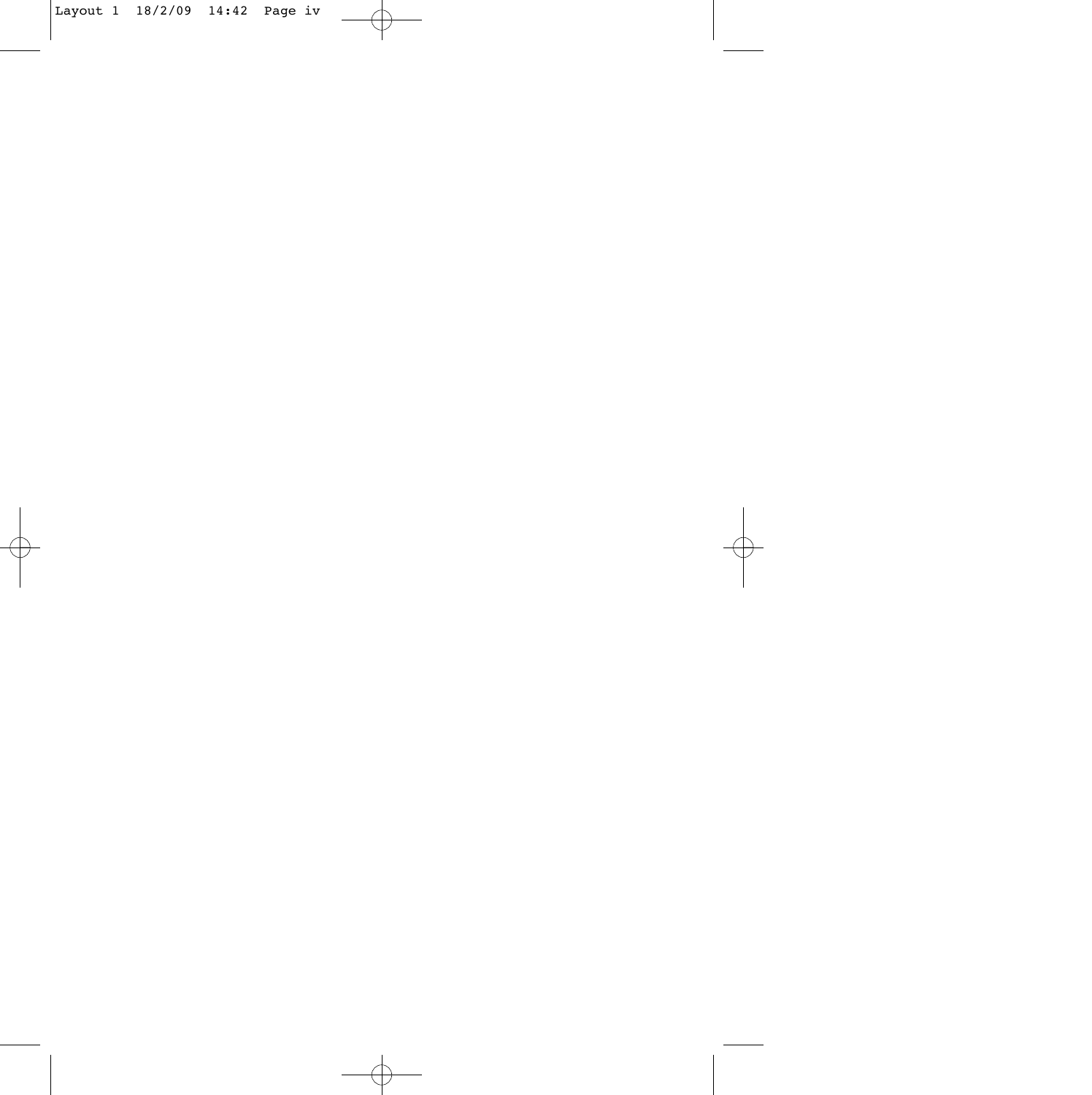## Margaret MacMillan

# THE USES AND Abuses of History

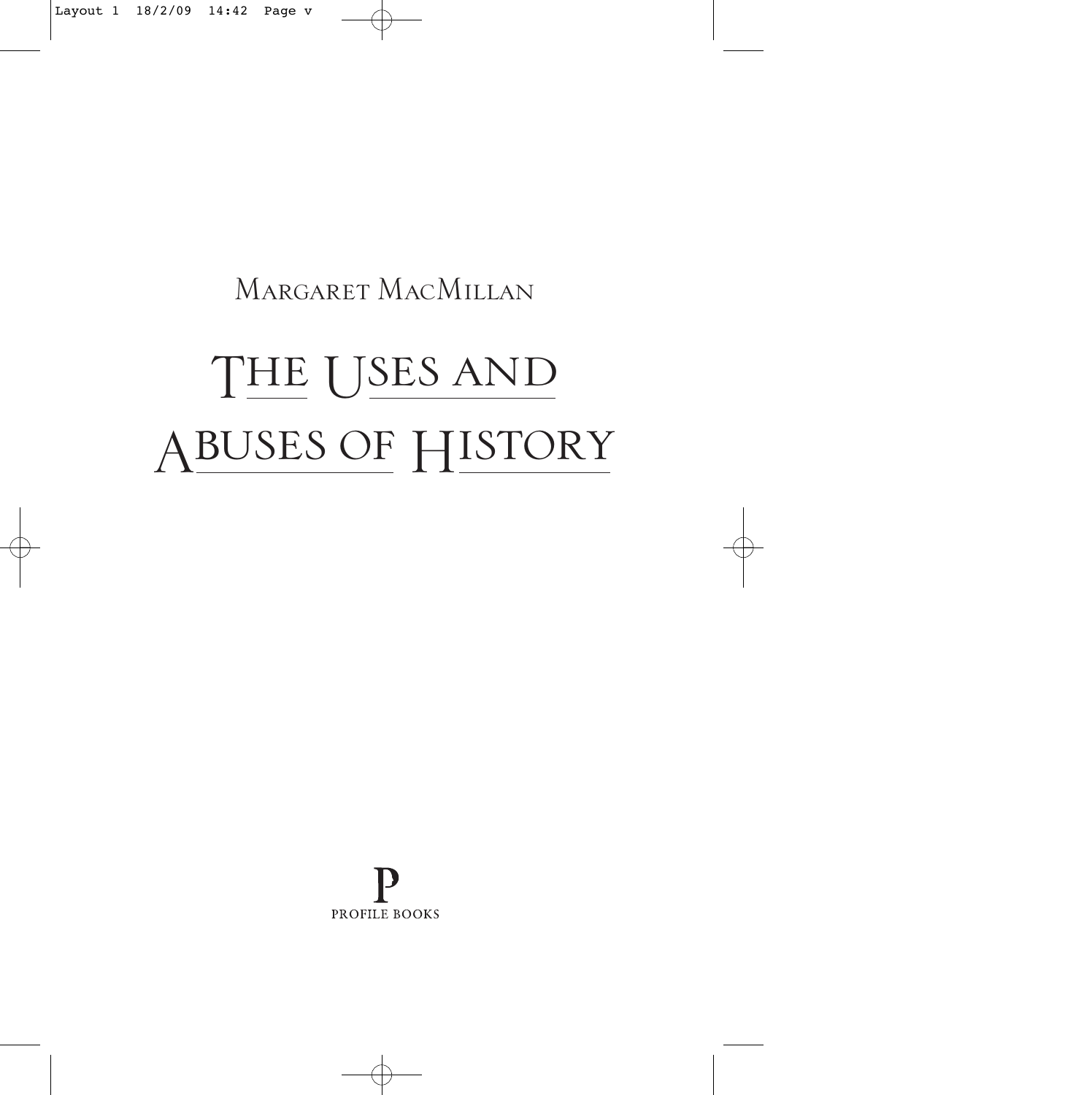This paperback edition published in 2010

First published in Great Britain in 2009 by

PROFILE BOOKS LTD 3A Exmouth House Pine Street London EC1R 0JH www.profilebooks.com

First published in the United States in 2009 by Random House, Inc., New York Originally published in Canada in 2008 by Viking Canada, a division of Penguin Books Ltd

Copyright © Margaret MacMillan, 2008, 2009, 2010

13579 10 864 2

Printed and bound in Great Britain by Bookmarque, Croydon, Surrey

The moral right of the author has been asserted.

All rights reserved. Without limiting the rights under copyright reserved above, no part of this publication may be reproduced, stored or introduced into a retrieval system, or transmitted, in any form or by any means (electronic, mechanical, photocopying, recording or otherwise), without the prior written permission of both the copyright owner and the publisher of this book.

A CIP catalogue record for this book is available from the British Library.

ISBN 978 1 84668 210 0 eISBN 978 1 84765 200 3

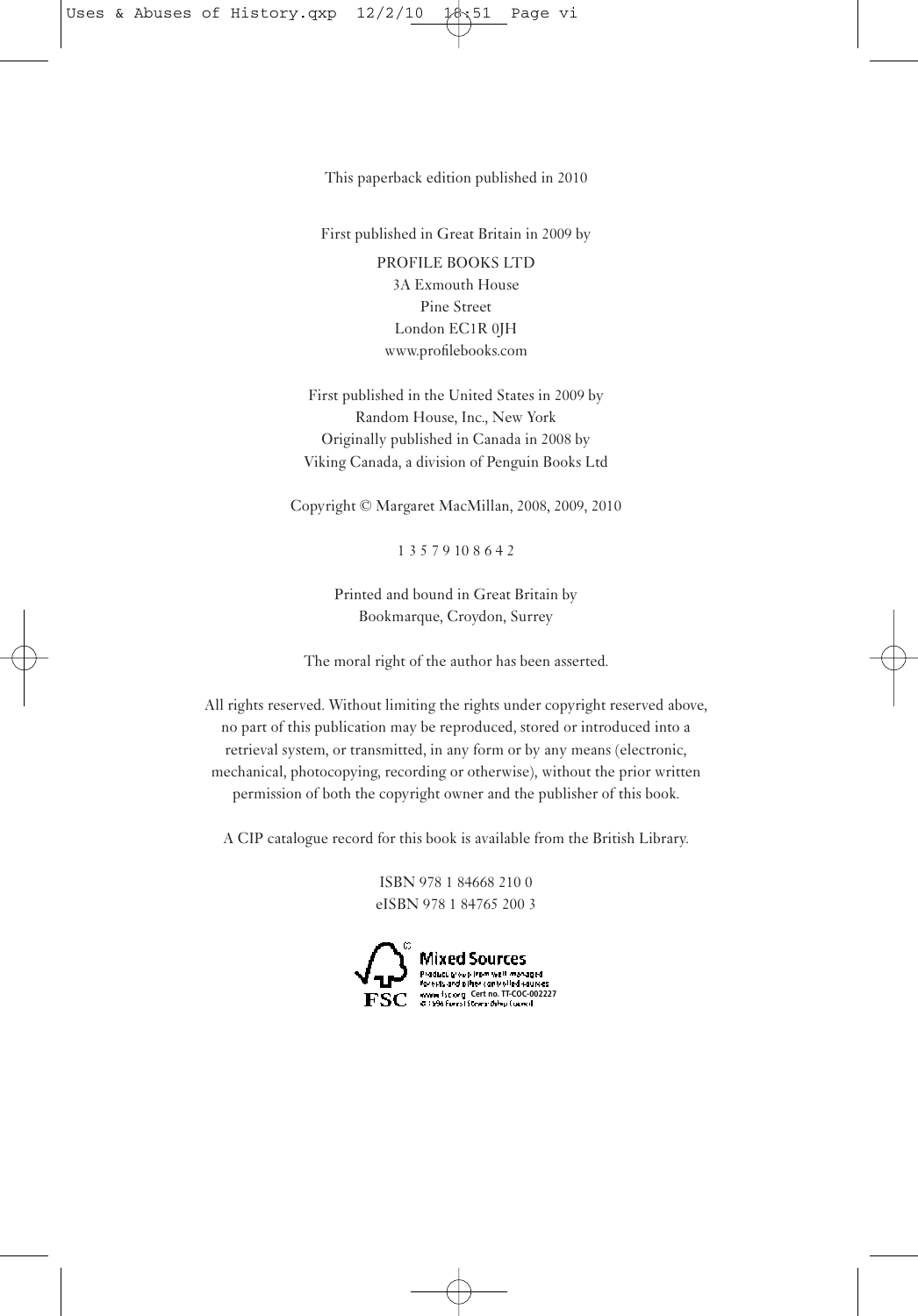To my nieces and nephews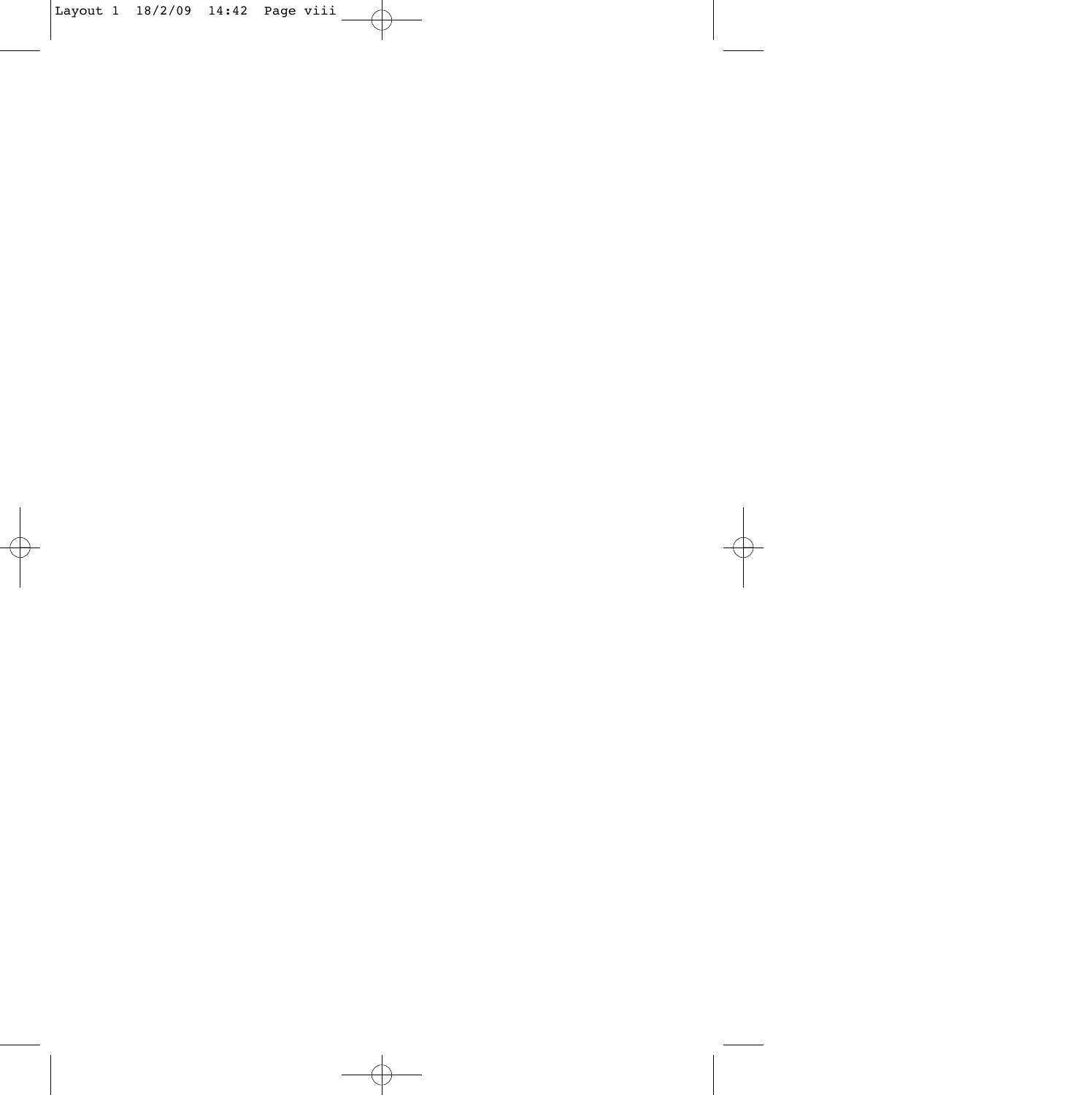### CONTENTS

| Introduction                        | X <sub>1</sub> |  |
|-------------------------------------|----------------|--|
| 1. THE HISTORY CRAZE                | 1              |  |
| 2. HISTORY FOR COMFORT              | 13             |  |
| 3. WHO OWNS THE PAST?               | 33             |  |
| 4. HISTORY AND IDENTITY             | 51             |  |
| <b>5. HISTORY AND NATIONALISM</b>   | 79             |  |
| <b>6. PRESENTING HISTORY'S BILL</b> | 91             |  |
| 7. HISTORY WARS                     | 111            |  |
| 8. HISTORY AS A GUIDE               | 139            |  |
| Conclusion                          | 165            |  |
| Acknowledgments                     | 171            |  |
| <b>Further Reading</b>              | 177            |  |
| Index                               | 181            |  |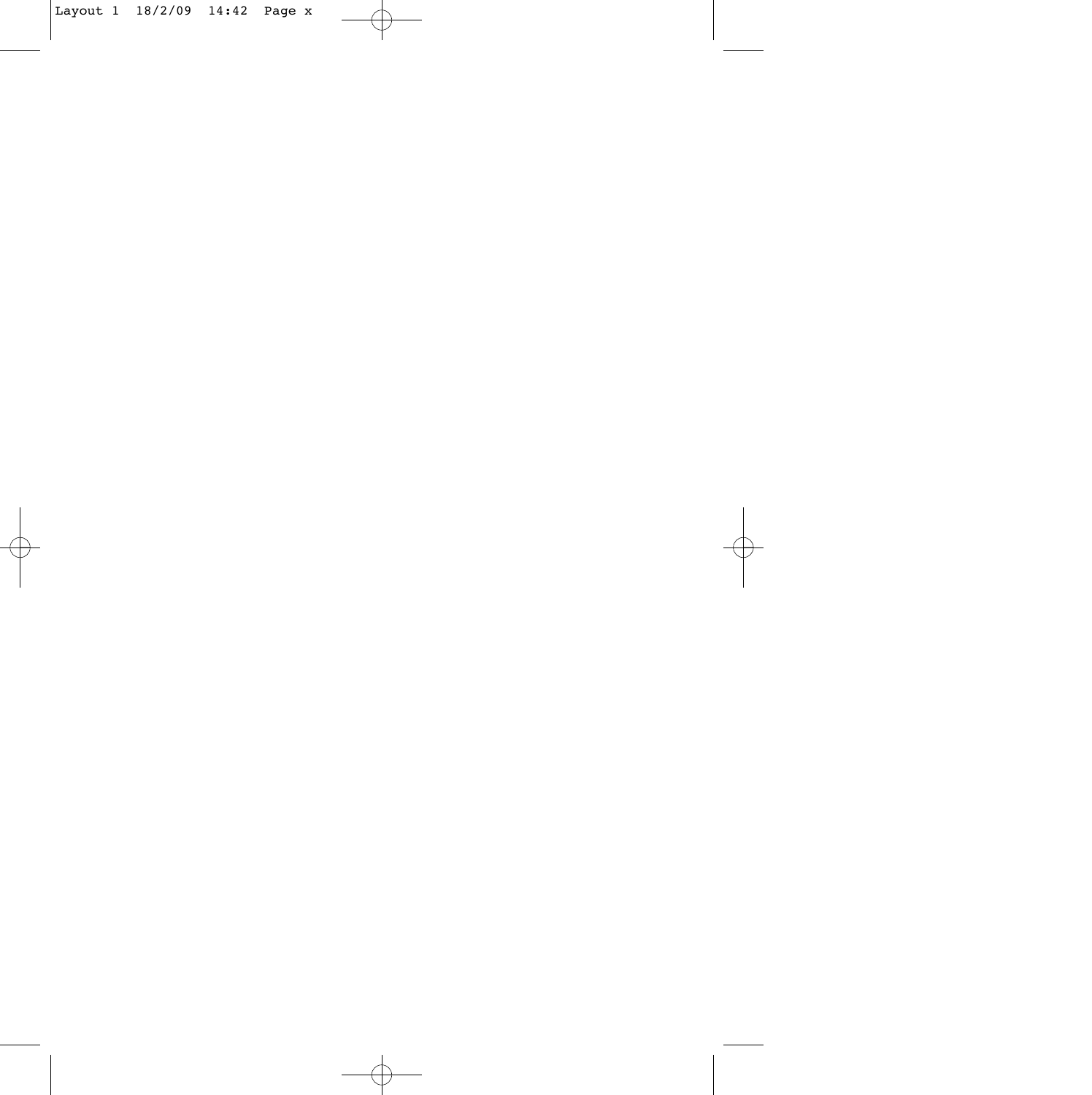### Introduction

History is something we all do, even if, like the man who discovered he was writing prose, we do not always realise it. We want to make sense of our own lives, and often we wonder about our place in our own societies and how we got to be here. So we tell ourselves stories, not always true ones, and we ask questions about ourselves. Such stories and questions inevitably lead us to the past. How did I grow up to be the person I am? Who were my parents? My grandparents? As individuals, we are all, at least in part, products of our own histories, which include our geographical place, our times, our social classes, and our family backgrounds. I am a Canadian who has grown up in Canada, and so I have enjoyed an extraordinary period, unusual in much of the world's history, of peace, stability and prosperity. That has surely shaped the ways in which I look at the world, perhaps with more optimism about things getting better than I might have if I had grown up in Afghanistan or Somalia. And I am also a product of my parents' and grandparents' history. I grew up with some knowledge, incomplete and fragmentary, to be sure, of World War II, which my father fought in, and of World War I, which drew in both my grandfathers.

We use history to understand ourselves, and we ought to use it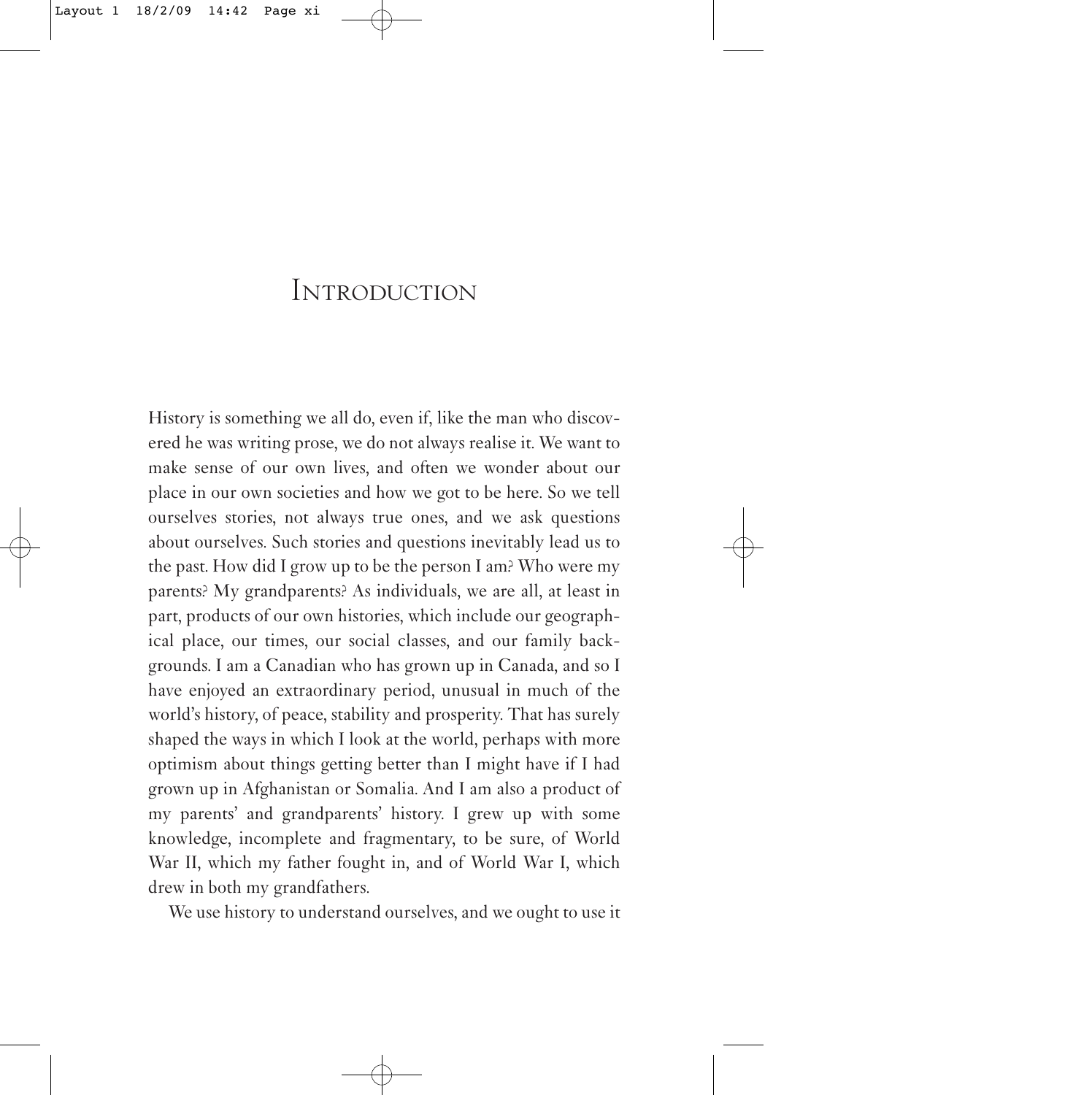to understand others. If we find out that an acquaintance has suffered a catastrophe, that knowledge helps us to avoid causing him pain. (If we find that he has enjoyed great good luck, that may affect how we treat him in another way!) We can never assume that we are all the same, and that is as true in business and politics as it is in personal relations. How can we Canadians understand the often passionate feelings of French nationalists in Quebec if we do not know something about the past that has shaped and continues to shape them, the memories of the conquest by the British in 1759 and the sense that French-speakers had become second-class citizens? Or the mixture of resentment and pride that so many Scots feel toward England now that Scotland has struck oil? If we know nothing of what the loss of the Civil War and Reconstruction meant to Southern whites, how can we under stand their resentment toward Yankees that has lingered into the present day? Without knowing the history of slavery and the discrimination and frequent violence that blacks suffered even after emancipation, we cannot begin to grasp the complexities of the relationship between the races in the United States. In international affairs, how can we understand the deep hostility between Palestinians and Israelis without knowing something of their tragic conflicts?

History is bunk, Henry Ford famously said, and it is sometimes hard for us, perhaps especially in North America, to recognise that history is not a dead subject. It does not lie there safely in the past for us to look at when the mood takes us. History can be helpful; it can also be very dangerous. It is wiser to think of history not as a pile of dead leaves or a collection of dusty artefacts but as a pool, sometimes benign, often sulfurous, that lies under the present, silently shaping our institutions, our ways of thought, our likes and dislikes. We call on it, even in North America, for validation and for lessons and advice. Validation,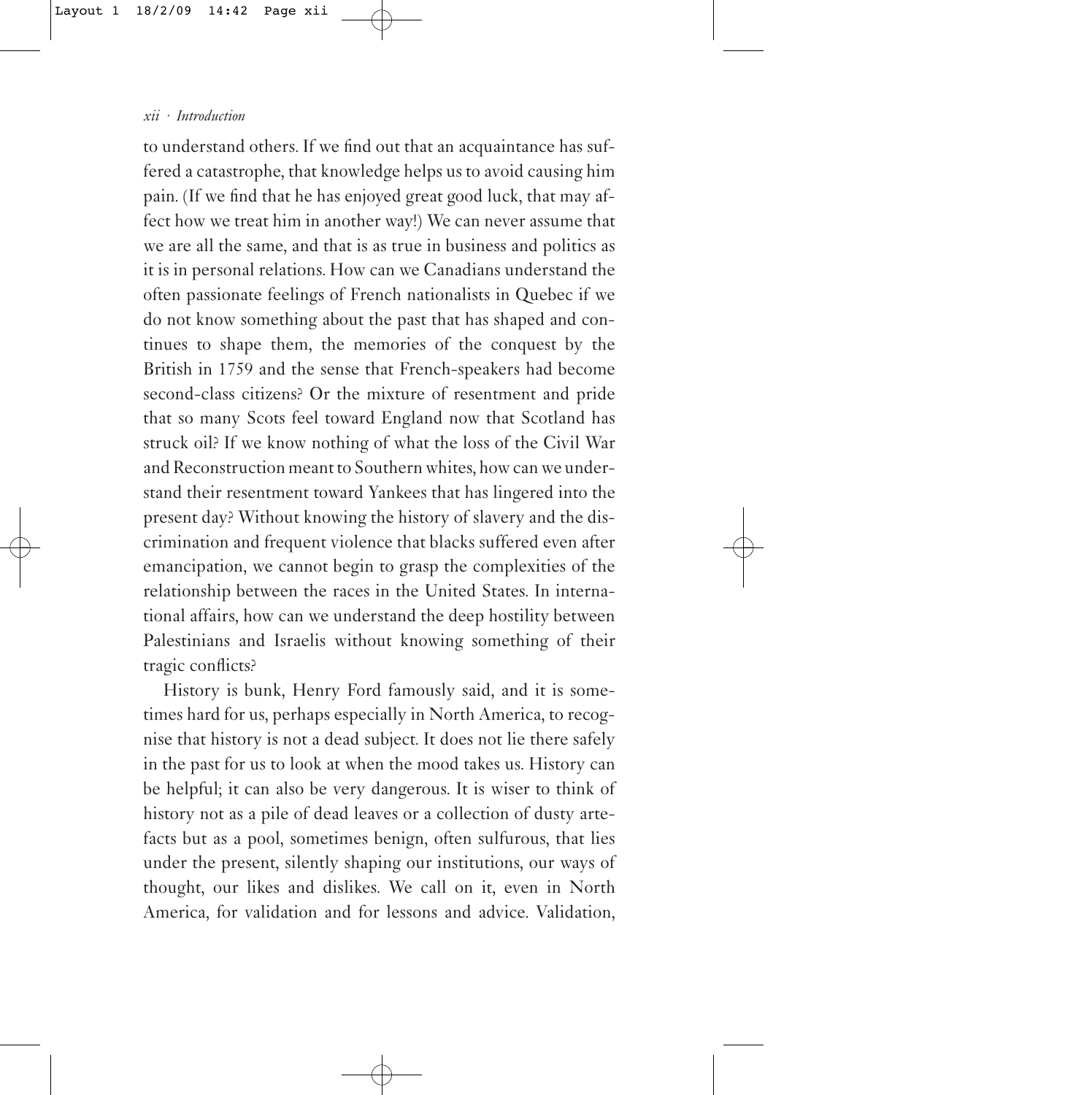whether of group identities, for demands, or for justification, almost always comes from using the past. You feel your life has a meaning if you are part of a much larger group, which predated your existence and which will survive you (carrying, however, some of your essence into the future). Sometimes we abuse history, creating one-sided or false histories to justify treating others badly, seizing their land, for example, or killing them. There are also many lessons and much advice offered by history, and it is easy to pick and choose what you want. The past can be used for almost anything you want to do in the present. We abuse it when we create lies about the past or write histories that show only one perspective. We can draw our lessons carefully or badly. That does not mean we should not look to history for understanding, support and help; it does mean that we should do so with care.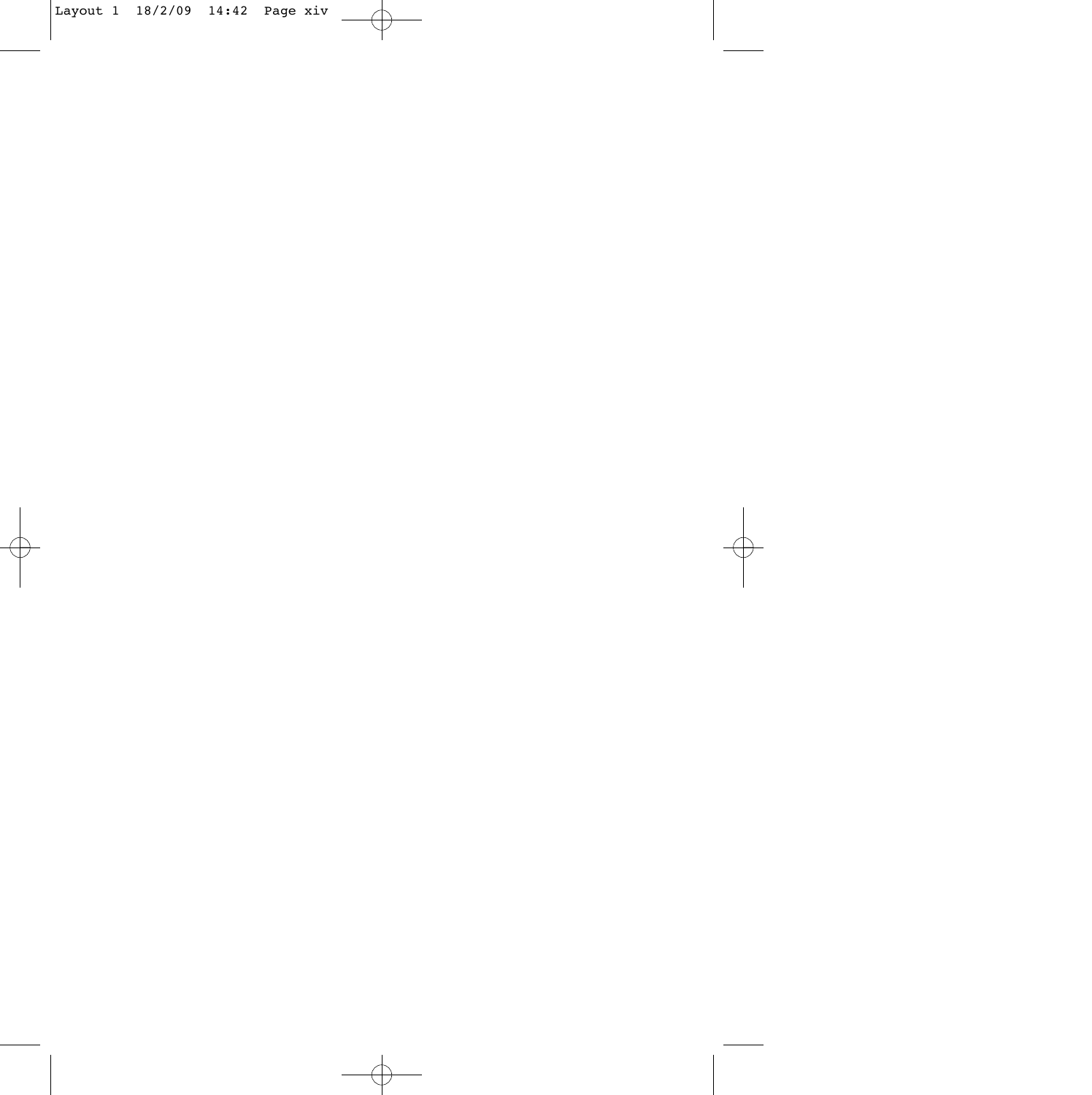1 THE HISTORY CRAZE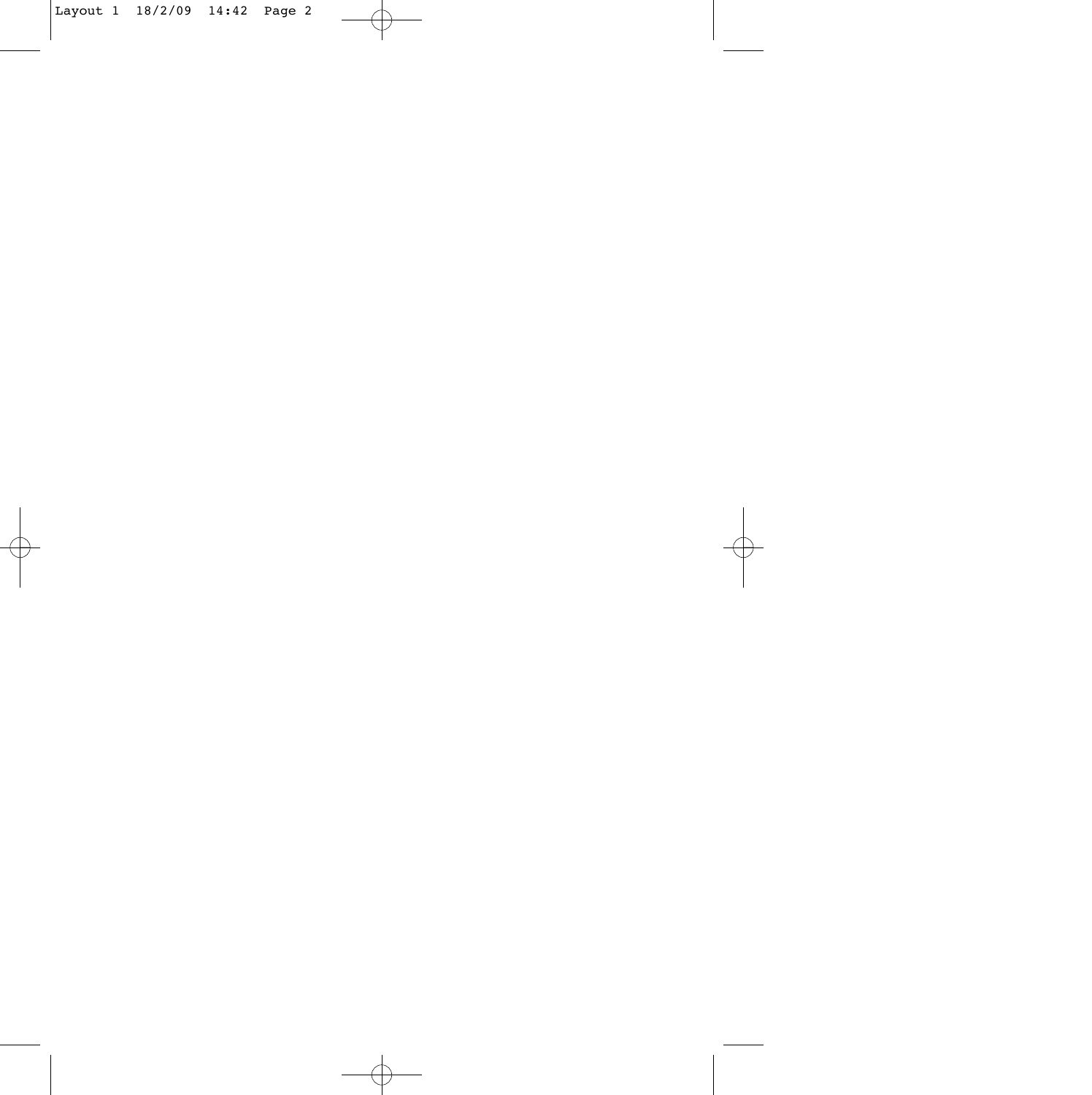History, and not necessarily the sort that professional historians are doing, is widely popular these days, even in North America, where we have tended to look toward the future rather than the past. It can be partly explained by market forces. People are better educated and, particularly in the mature economies, have more leisure time and are retiring from work earlier. Not everyone wants to retire to a compound in the sun and ride adult tricycles for amusement. History can be helpful in making sense of the world we live in. It can also be fascinating, even fun. How can even the best novelist or playwright invent someone like Augustus Caesar or Catherine the Great, Galileo or Florence Nightingale? How can screenwriters create better action stories or human dramas than exist, thousand upon thousand, throughout the many centuries of recorded history? There is a thirst out there both for knowledge and to be entertained, and the market has responded with enthusiasm.

Museums and art galleries mount huge shows around historical characters like Peter the Great or on specific periods in history. Around the world, new museums open every year to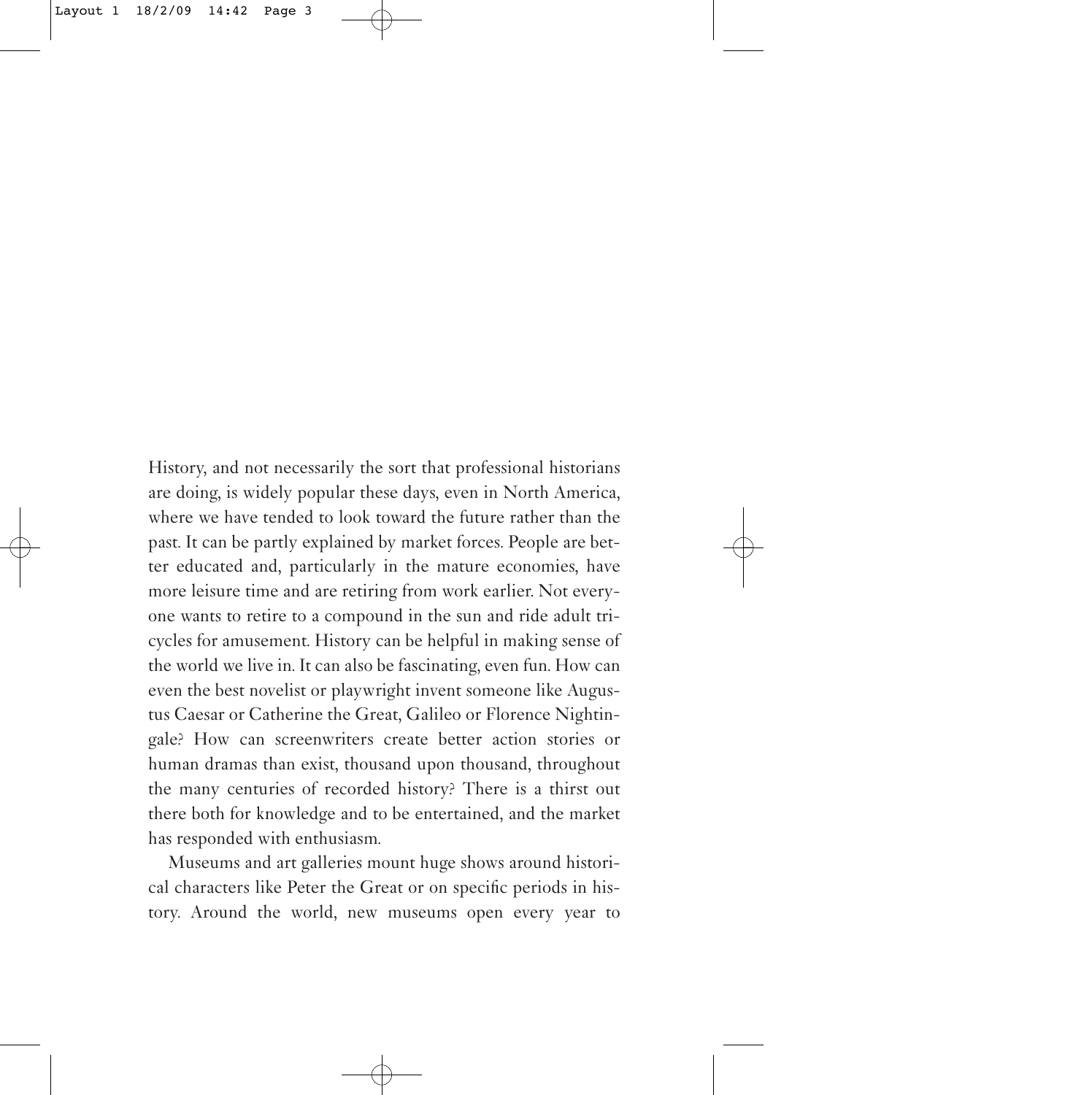commemorate moments, often grim ones, from the past. China has museums devoted to Japanese atrocities committed during World War II. Washington, Jerusalem, and Montreal have Holocaust museums. Television has channels devoted entirely to history (often, it must be said, showing a past that seems to be made up largely of battles and the biographies of generals); historic sites are wilting under the tramp of tourists; history movies – think of all the recent ones on Queen Elizabeth I alone – are making money; and the proliferation of popular histories shows that publishers have a good idea of where profits are to be made. Ken Burns's documentaries, from the classic Civil War series to his one on World War II, are aired repeatedly. In Canada, Mark Starowicz's *People's History* drew millions of viewers. The *Historica Minutes* produced by the private foundation Historica, devoted to promoting Canadian history, are so popular among Canadian teenagers that they often do school projects where they make their own minutes. In the United Kingdom, David Starkey's series on British monarchs have made him rich and as famous as the kings and queens themselves.

Many governments now have special departments devoted to commemorating the past  $-$  or, as it is often grandly designated, "heritage." In Canada, the Department of Canadian Heritage exhorts Canadians to learn about Canada's history, culture, and land: "Heritage is our collective treasure, given to us and ours to bequeath to our children." The term can encompass virtually anything: language, folk dances, recipes, antiques, paintings, customs, buildings. There are societies to celebrate antique cars or guns, baseball cards or matchboxes. In England, a young architect has founded the Chimneypot Preservation and Protection Society to save, as its mission decrees, "the Sentinels of Time".

France, which has had a particularly active Ministry of Culture for decades, declared 1980 the Année du Patrimoine. Locals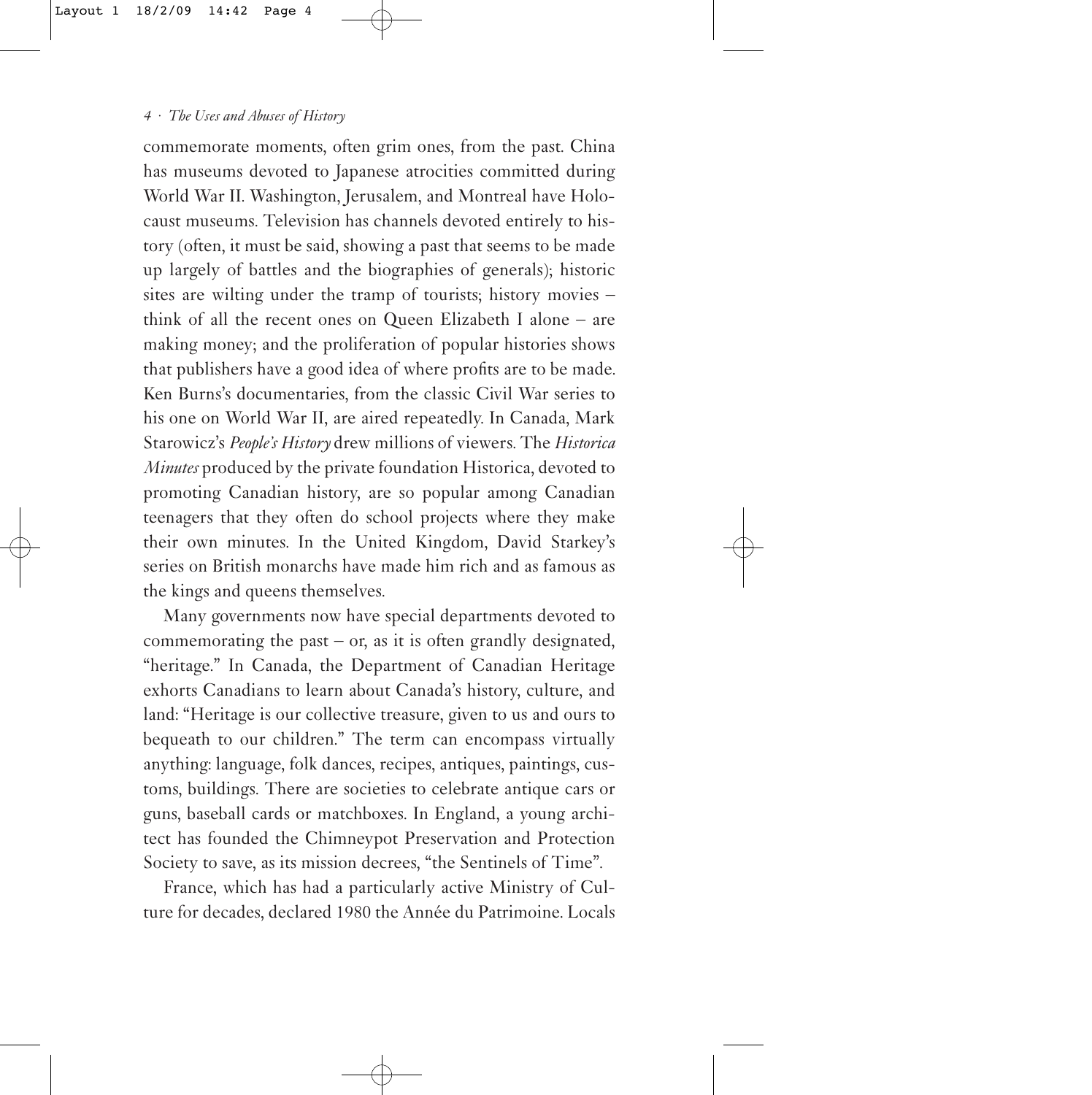dressed up to reenact the great moments of their history. In the following years, the number of heritage sites and monuments on the official list doubled. Scores of new museums – devoted to the wooden shoe, for example, or the chestnut forest – appeared. At the end of the decade, the government set up a special commission to oversee the commemoration of the two-hundredth anniversary of the French Revolution in 1989.

In France there has been an explosion of reenactments of the past, festivals, and special months, weeks, and days. The possibilities, of course, are endless: the starts and ends of wars, the births and deaths of famous people, the first publication of a book or the first performance of an opera, a strike, a demonstration, a trial, a revolution, even natural disasters. And the activity is not all government inspired; much comes from local and volunteer initiatives. Châlons-sur-Marne recognised the centenary of the invention of canning. It is not just in France that communities want to revisit their past: Perth, Ontario, had a week of festivities in 1993 to celebrate the giant cheese that it sent to the World's Fair in Chicago in 1893. As enterprising local governments and businesses have realised, the past is also good for tourism.

Governments tend to assume that proper attention and care of the past will do the present good. In the United States, the National Historic Preservation Act assumes that a sense of the past will help make good Americans. The nation's heritage must be preserved, it says, "in order to give a sense of orientation to the American people". President George W. Bush's executive order of 2003 entitled "Preserve America" echoed that sentiment: "The Federal Government shall recognise and manage the historic properties in its ownership as assets that can support department and agency missions while contributing to the vitality and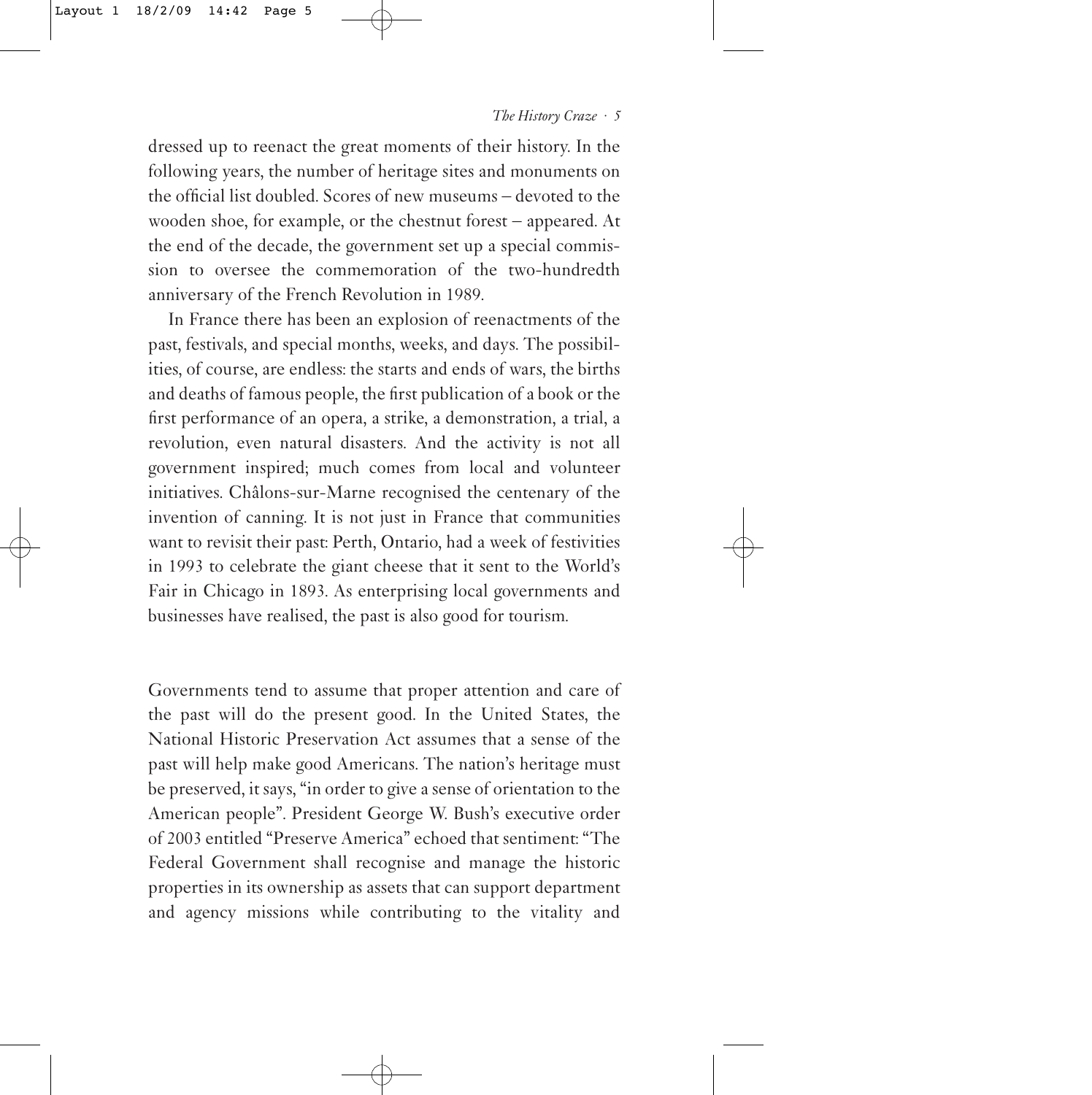economic well-being of the Nation's communities and fostering a broader appreciation for the development of the United States and its underlying values."

The passion for the past is clearly about more than market forces or government policies. History responds to a variety of needs, from greater understanding of ourselves and our world to answers about what to do. For many human beings, an interest in the past starts with themselves. That is in part a result of biology. Like other creatures, humans have a beginning and an ending, and in between lies their story. It probably also has to do with the realisation that today the great majority of people live in a rapidly changing world where long-standing relationships that were once taken for granted – whether with places or with people such as family or friends – no longer exist for many. Part of the current fascination with preserving heritage comes from the fear that we are losing priceless and irreplaceable pieces of the past, whether they are dying languages or decaying buildings. Sometimes the preservationists seem to want time itself to stand still. In New York, to take a current debate, should the tenements of the Lower East Side be replaced by modern, more salubrious buildings? Or should they be kept, as a spokeswoman for the Tenement Museum said, "to remind us of the experience lived and worked inside them"?

Nineteen million people around the world are now signed up to the online Friends Reunited, which will put you in touch with long-lost friends from the distant past, even from your earliest school days. If anyone wants to go still further back, and an increasing number of people do, he or she can research genealogies. It is understandable, said a spokesman for the College of Arms in London, "in a throwaway society where everything is ephemeral". Most national archives now have special sections set aside for patrons who are investigating their family histories.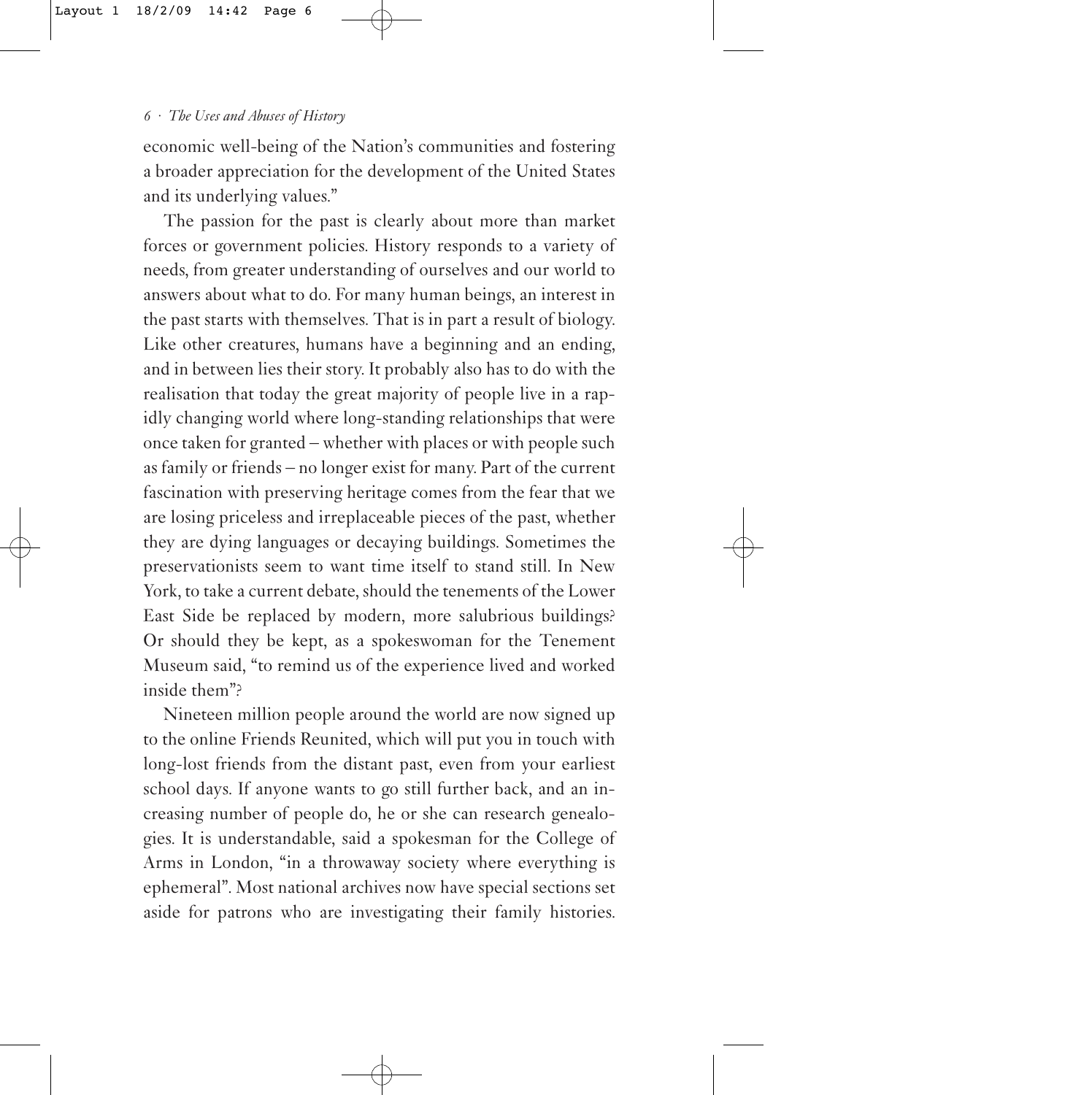Thanks to the Mormons, who collect parish registers, genealogies, and birth records for their own purposes, Salt Lake City houses an enormous worldwide collection of records. The Internet has made it even easier, with dozens of sites where you can search for your ancestors, with more specialised ones dedicated to a single family name. In Canada and the United Kingdom, the popular television show *Who Do You Think You Are?* caters to our fascination with celebrities and the hunt for ancestors as it traces back, often with surprising results, the family trees of the famous.

Recent developments in science make it possible to go beyond the printed records. The decoding of DNA means that scientists can now trace an individual's ancestry back through the mother's line and can find others with the same genetic makeup. As the databases of information build up, it becomes increasingly possible to see how human beings have migrated over the years. This is important for anyone who wants to go back beyond where the paper trail peters out. It is particularly important for those who never had much of a paper trail to begin with. Those immigrants who came in great waves to the New World in the nineteenth and twentieth centuries to escape a miserable and uncertain life in Europe often lost all links with their pasts, sometimes indeed even their old names. For the descendants of American slaves, who lacked even the faintest hope of recovering the path their ancestors followed from Africa and not much more chance of finding out what happened to them once they were in the United States, DNA has suddenly opened the door to self-knowledge. A moving program called *African American Lives,* which was broadcast by PBS in 2006, looked at the DNA of famous black Americans, Oprah Winfrey and Quincy Jones among them. Sometimes the results are disappointing: family stories about the great-grandparent who was descended from kings are often just that – stories. Sometimes there are surprises, as when an obscure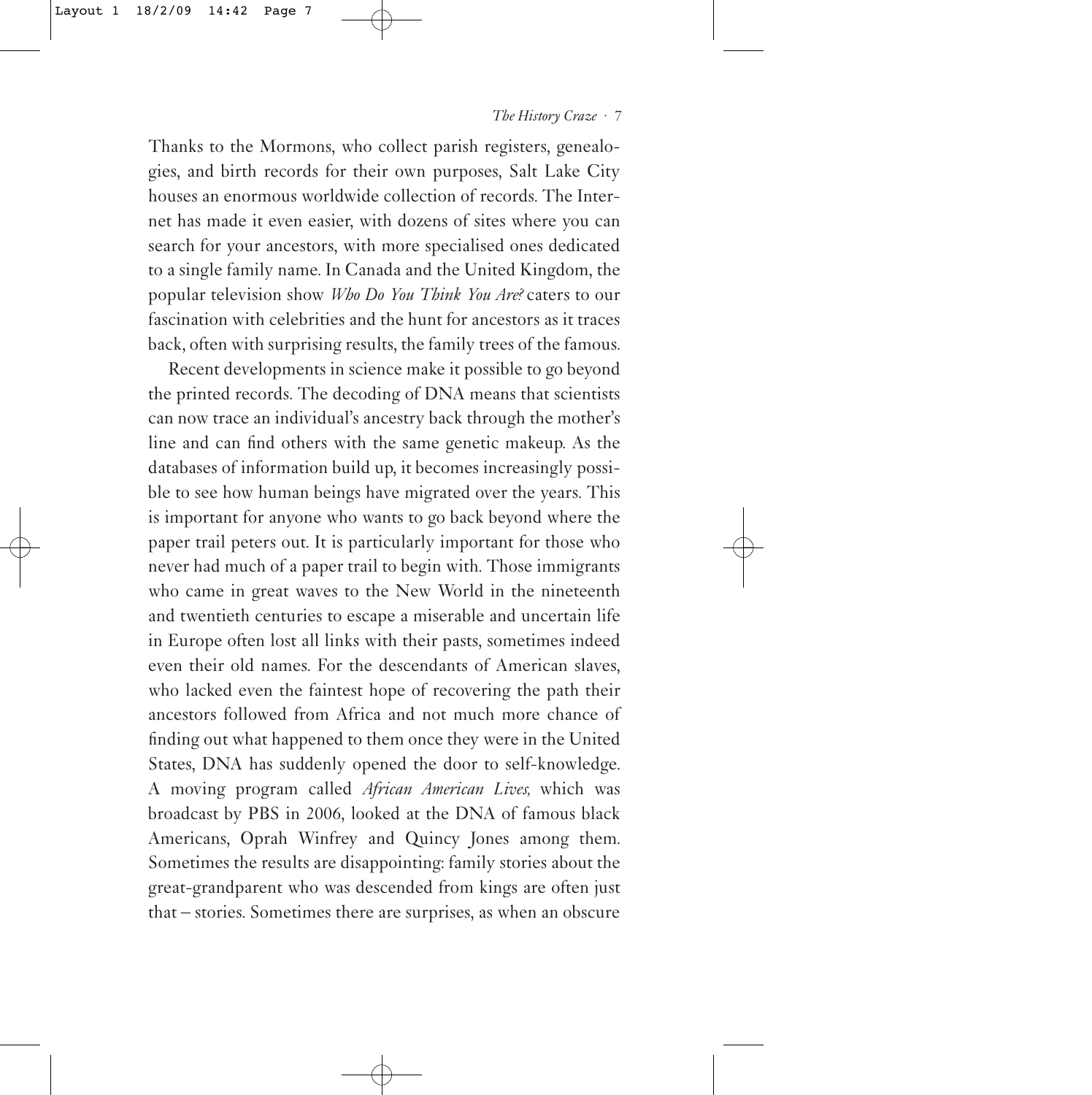professor of accounting in Florida found he was descended from Genghis Khan. Perhaps, thought the professor, he owed his administrative skills to his terrifying ancestor.

The current fascination for people's personal histories can be narcissistic – how much time should human beings spend gazing at themselves, after all? – but it also comes from the desire to know more about what made people who they are and what made the world in which they happen to live. If people can stand back and see their own histories in a wider perspective, then they can see how they are the products not just of particular individuals but of whole societies and cultures. Members of certain ethnic groups may find that they have inherited views on other ethnic groups, and may also find that others regard them in particular ways. History has shaped humans' values, their fears, their aspirations, their loves and their hatreds. When we start to realise that, we begin to understand something of the power of the past.

Even when people think they are striking out in new directions, their models often come from the past. How often have we seen revolutionaries, committed to building new worlds, slip back unconsciously into the habits and ways of those they have replaced? Napoleon came to power as the result of the French Revolution, but the court he set up was modelled on that of the displaced Bourbons. The top Soviet Communists lived within the walls of the Kremlin, as the czars had once done. Stalin looked back to Ivan the Terrible and Peter the Great as his predecessors, as, I suspect, Vladimir Putin did when he was president. The Chinese Communists scorned China's traditional society, but their top leaders chose to live right at the heart of Beijing, where the imperial court had once been. Mao Zedong himself withdrew into mysterious seclusion, much as the emperors had done over the centuries.

"Men make their own history," said Karl Marx, "but they do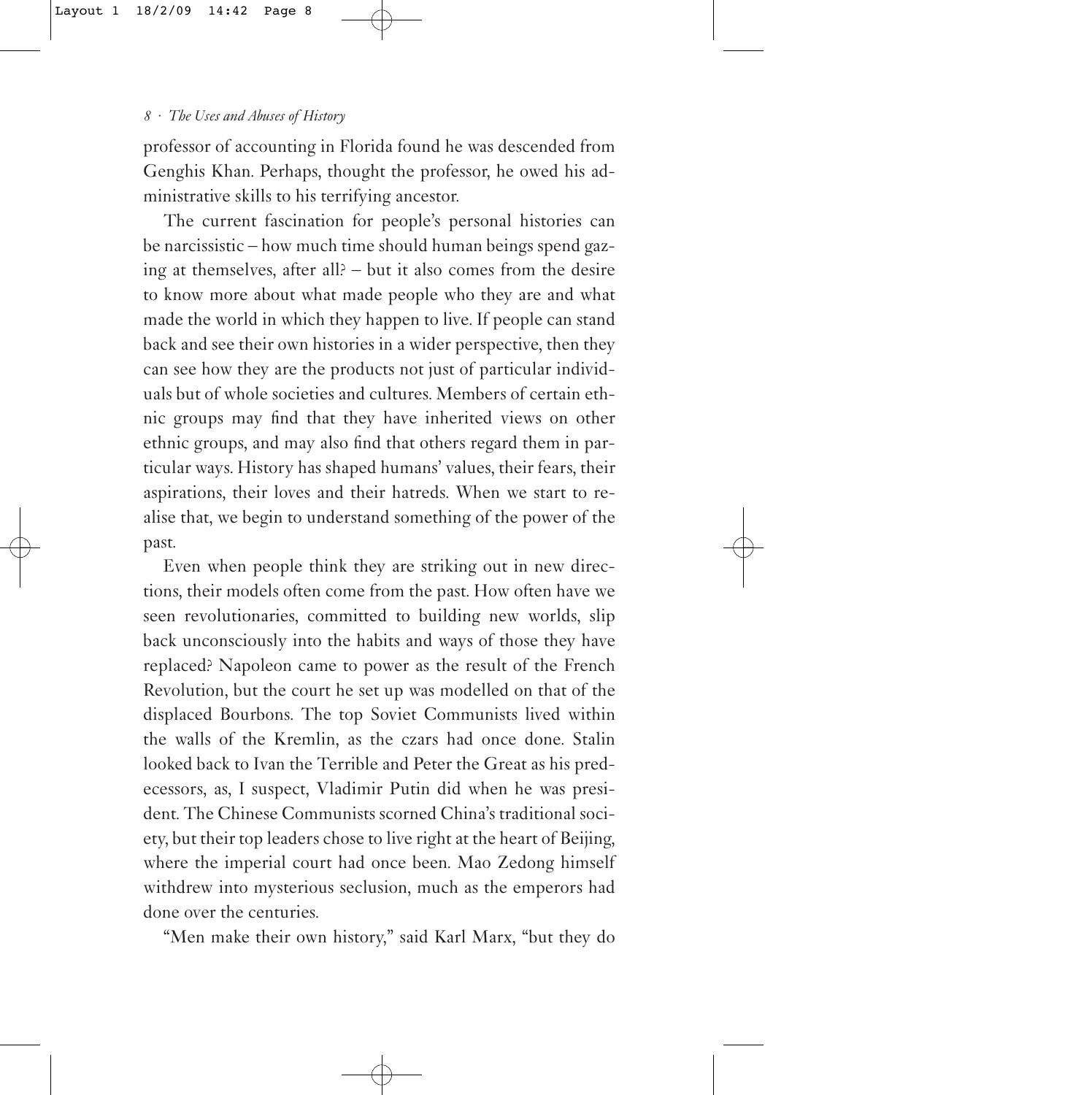not make it as they please: they do not make it under self-selected circumstances, but under circumstances existing already, given and transmitted from the past."

During the Cold War, though, history appeared to have lost much of its old power. The world that came into being after 1945 was divided up between two great alliance systems and two competing ideologies, both of which claimed to represent the future of humanity. American liberal capitalism and Soviet-style Communism were about, so they said, building new societies, perhaps even new human beings. The old conflicts, between Serbs and Croats, Germans and French, or Christians and Muslims, were just that and were consigned, in Leon Trotsky's memorable phrase, to the dustbin of history. The threat of massive nuclear war, of course, was always present, and from time to time, during the Cuban missile crisis in 1962, it looked as if the last moment of the planet had come. But it did not, and in the end most of us simply forgot about the danger. Nuclear weapons took on a benign aspect: after all, the balance of terror meant that neither superpower dared attack the other without risking its own destruction. People at the time assumed that the United States and the Soviet Union would remain locked in their conflict, between war and peace, perhaps forever. In the meantime, the developed world enjoyed unparalleled prosperity, and new economic powers, many in Asia, appeared on the scene.

My students used to tell me how lucky I was to be teaching history. Once you have got a period or the events of a war straight, so they assumed, you don't have to think about them again. It must be so nice, they would say, not to redo your lecture notes. The past, after all, is the past. It cannot be changed. History, they seemed to say, is no more demanding than digging a stone out of the ground. It can be fun to do but is not really necessary. What does it matter what happened then? This is now.

When the Cold War abruptly ended in 1989 with the collapse